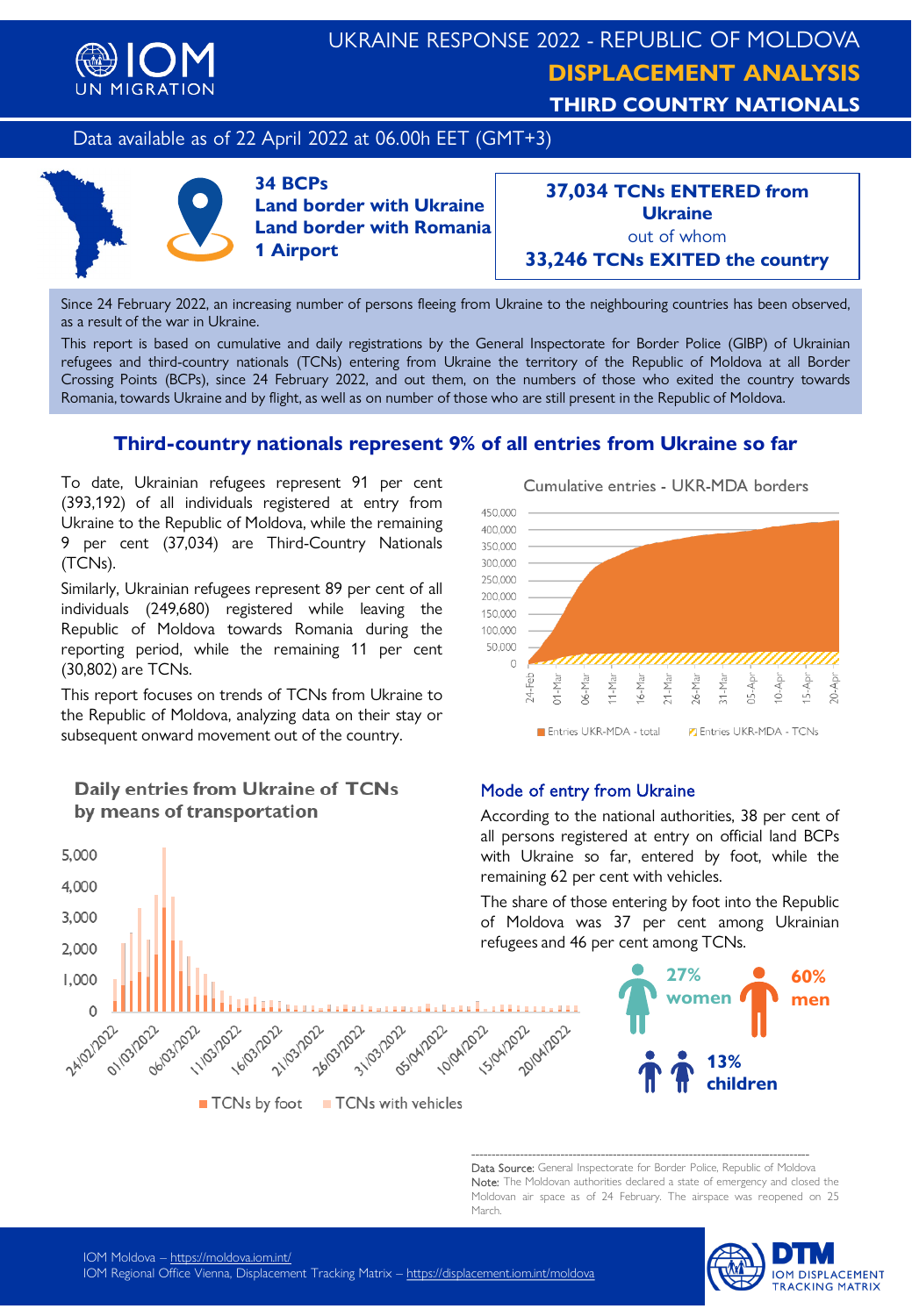

## UKRAINE RESPONSE 2022 - REPUBLIC OF MOLDOVA **DISPLACEMENT ANALYSIS THIRD COUNTRY NATIONALS**

Data available as of 22 April 2022 at 06.00h EET (GMT+3)

## Entries from Ukraine

#### Land BCPs – Republic of Moldova-Ukraine

Some 37,034 TCNs of 130 different countries/nationalities were registered at entry from Ukraine so far: the majority were adult men (60%) RUSSIAN FEDERATION followed by adult women (27%) and children (13%). Of these, top nationalities by number of entries in the Republic of Moldova so far were Azerbaijan (20%), China (10%), Russian Federation (10%), Turkey (7%), Israel (5%), Georgia (5%), Romania (4%), Viet Nam, Bulgaria and Armenia (3% each).

#### Entries of TCNs by age and sex - UKR-MDA BCPs



## Exits from the Republic of Moldova

#### Exits towards Romania, Ukraine, by flight

TCNs represented 11 per cent of exits towards Romania as reported by national authorities, with 30,802 TCNs of 120 different countries. Azerbaijan (17%), China (10%), Turkey (8%), Russian Federation (7%), Israel and Georgia (5% each) were the top nationalities registered at exit towards Romania\* so far (excluding Romanians). Among TNCs, 64 per cent were men, 26 per cent were women and the remaining 10 per cent were children.

## **Entries of TCNs - UKR-MDA BCPs**



The highest shares of children were among nationals of the United States (34%), Israel (24%) and the Russian Federation (17%), while lowest shares were among TCNs from Turkey (5%) and Romania (6%).

The highest shares of women were among nationals of the Russian Federation (47%) and Armenia (46%), Viet Nam (40%), Belarus (38%), while the lowest shares of women were among TCNs from Turkey (7%) and Bulgaria (16%).

Additionally, among all those who entered from Ukraine since 24 February, 1,247 TCNs were reported to have left Moldova by flight and 1,197 TCNs were registered at exit towards Ukraine.

Lithuania, Slovakia, Bangladesh, Croatia, Thailand, South Africa, Myanmar, Zimbabwe are the main national groups of TCNs that entered from Ukraine since 24 February and that could manage to exit the country towards Romania or by flight to their origin countries. Overall, citizens of 60 different countries transited from Ukraine through Moldova towards other destinations.



.

<sup>------------------------------------------------------------------------------------</sup> \* This includes persons entered since 24 February from all borders (from Ukraine, from Romania and by flight).